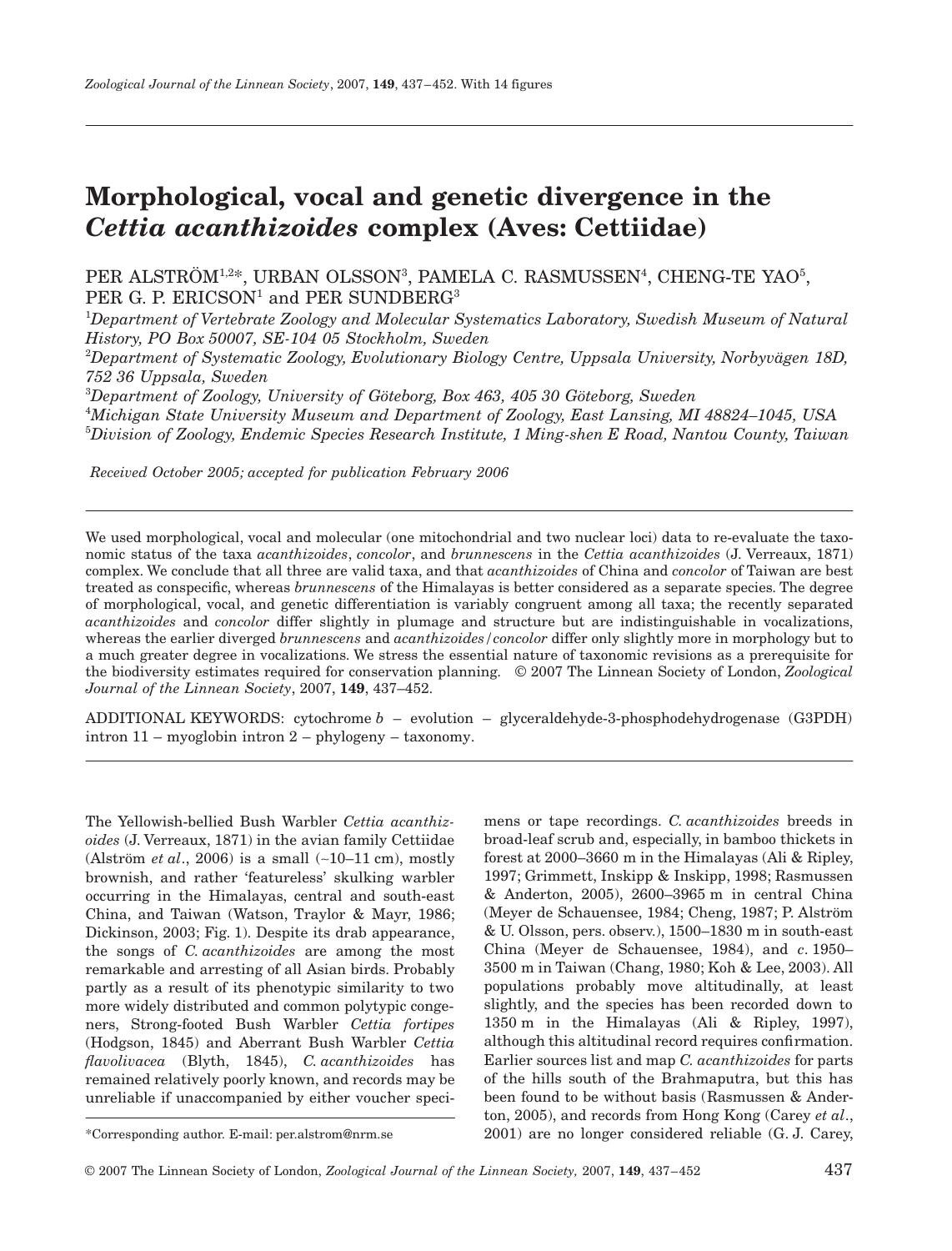



**Figure 1.** Point map and extrapolated distributional ranges of the taxa in the *Cettia acanthizoides* complex. One-letter abbreviations indicate specimen localities, either studied by us or reported by museums and/or in the literature (Ludlow & Kinnear, 1944; Vaurie, 1972; Cheng, 1987; Inskipp & Inskipp, 1991; Wang *et al*., 1991; Rasmussen & Anderton, 2005; Spierenburg, 2005). See text for specimen locality marked 'b?'.

pers. comm.). Watson *et al*. (1986) and Sibley & Monroe (1990) erroneously called the species *Cettia robustipes* (Swinhoe, 1866), a mistake rectified in Sibley & Monroe (1993). Three subspecies are usually recognized: *acanthizoides* (J. Verreaux, 1871) in China except the south and south-east Xizang province; *concolor* Ogilvie-Grant, 1912 in Taiwan; and *brunnescens* (Hume, 1872) in the Himalayas, south-east Xizang province, China, and possibly northern Myanmar (where the species 'should' occur according to Robson, 2000) (Dickinson, 2003; Fig. 1).

In this paper we analyse geographical variation in morphology, vocalizations, and three molecular markers [mitochondrial cytochrome *b* gene, nuclear myoglobin intron 2, and glyceraldehyde-3 phosphodehydrogenase (G3PDH) intron 11] in the *C. acanthizoides* complex and discuss the taxonomic implications of our findings. We also discuss the evolution of morphological and vocal traits, and stress the importance of taxonomic studies in the context of biodiversity estimates and conservation.

# MATERIAL AND METHODS

#### MORPHOLOGY AND VOCALIZATIONS

Morphological data were taken from specimens in the collections of the American Museum of Natural History, New York, USA (AMNH: two *brunnescens*, five *acanthizoides*, and nine *concolor*), The Natural History Museum, Tring, UK (BMNH: 18, 10, and 3), and the National Museum of Natural History, Smithsonian Institution, Washington, DC (USNM: 2, 9, and 11). Plumage colour comparisons were made in all collections. Measurements were taken at the AMNH and BMNH with digital calipers as follows (to the nearest mm): culmen from skull base, bill height and width at distal edge of nares, maximum skull width (where the skull was unpadded and intact), length of flattened and stretched wing, length of primary 1 (primaries numbered from outermost inwards), maximum width of primary 1, shortfalls from folded wing tip of each primary, tarsus length, distal width of tarsus, tail length, tail graduation (distance between shortest and longest rectrices), and width of central rectrix (where relatively fresh). Statistics were performed using SYSTAT 8.0. Means of untransformed measurements were compared between taxa using two-way ANOVA, with sex as the covariate. A discriminant function analysis was performed to determine which variables best distinguish between the taxa.

We have field experience with the song of *acanthizoides* from Sichuan (May/June 1986, 1987, 1989, 1990, and 1994), Shaanxi (June 1995), and Fujian (May 1993) provinces, China; *concolor* from Taiwan (May 1999); and *brunnescens* from West Bengal (May 1997) and Uttaranchal (May 1998) provinces, India. We have tape recorded the song of *acanthizoides* in Sichuan (three individuals), Shaanxi (one) and Fujian (one), *brunnescens* in West Bengal (four), and *concolor* (one), and calls of *acanthizoides* in Sichuan (three), Shaanxi (one) and Fujian (two), *brunnescens* in West Bengal (3), and *concolor* (two). All tape recordings were made using a Sony WM-D6 cassette or DAT TCD-D3 recorder and a Telinga Pro parabolic reflector/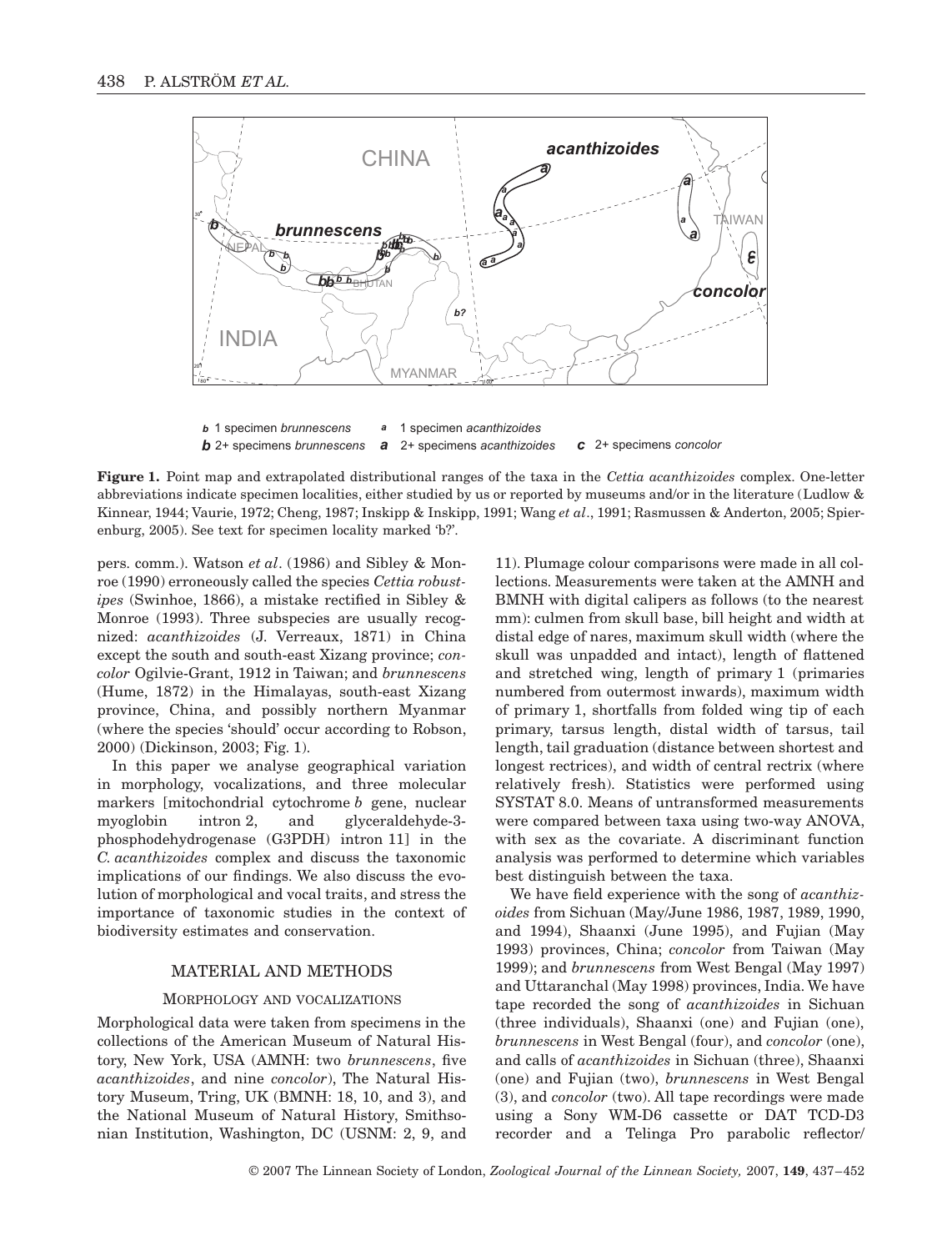microphone. In addition, we obtained published recordings of song of *brunnescens* from Bhutan (one; Connop, 1995) and *concolor* (two; Liu, 1994, 1995), and unpublished recordings by Pratap Singh of *brunnescens* from Uttaranchal (four) and Arunachal Pradesh (one) provinces, India. The sonograms were made using RAVEN 1.1 (Charif, Clark & Fristrup, 2003).

We use the following voice terminology: song strophe – a continuous flow of notes, separated from other strophes by pauses (either silent or filled with calls); element – a discrete, unbroken unit in a sonogram; note – a sound that may or may not consist of more than one element; phrase – two or more different notes forming a unit that is given at least twice in succession; trill – a fast multiple repetition of a phrase; tremolo – a fast multiple repetition of identical elements.

# DNA COLLECTION, EXTRACTION, SEQUENCING, AND PHYLOGENETIC ANALYSES

We obtained blood samples from four *acanthizoides*, one *concolor* and one *brunnescens* (Table 1). DNA extraction and sequencing was performed as described in Olsson *et al*. (2005). The G3PDH intron 11 (along with 36 and 18 bp of exons 11 and 12, respectively),

which was not used in Olsson *et al.*, was amplified using primers G3P13b and G3P14b, and the following PCR cycling parameters: 5 min at 95 °C; followed by 40 cycles of 40 s at 95 °C, 40 s at 57 °C, and 1 min at 72 °C; terminated by 8 min at 72 °C. It was sequenced using the primers G3P14b and G3PintL1.

The phylogenetic analyses were performed as described in Olsson *et al*. (2005), with the following exceptions. The models selected for the Bayesian analyses were the general time-reversible model (Lanave *et al*., 1984; Tavaré, 1986; Rodríguez *et al*., 1990), with an estimated proportion of invariant sites (Gu, Fu & Li, 1995) (GTR + I) for cytochrome  $b$ ; the Hasegawa, Kishino & Yano (1985) model (HKY) for the myoglobin intron 2; and the latter model with an estimated proportion of invariant sites (HKY + I) for the G3PDH intron 11. Parsimony bootstrapping was performed with the branch and bound method and the 'MulTrees' option in effect; no indels were coded as characters.

## RESULTS

### **MORPHOLOGY**

All three taxa are similar in plumage, differing only in minor but consistent ways; *brunnescens* is the most

|  |  |  | <b>Table 1.</b> DNA samples used |  |
|--|--|--|----------------------------------|--|
|--|--|--|----------------------------------|--|

| Taxon                                | Locality                                                   | Sample id. number | GenBank number                                   |
|--------------------------------------|------------------------------------------------------------|-------------------|--------------------------------------------------|
| Phylloscopus chloronotus simlaensis  | NW Frontier Prov., Pakistan                                | NRM 20046808      | Myo: DQ008556<br>G3P: DQ364120<br>Cytb: DQ008504 |
| Cettia cetti albiventris             | Punjab, India                                              | NRM 20046810      | Myo: DQ008561<br>G3P: DQ364121<br>Cytb: DQ008509 |
| Cettia acanthizoides acanthizoides 1 | Sichuan, China $(c. 29.5\textdegree N, 103\textdegree E)$  | NRM 20056598      | Cytb: DQ364116                                   |
| Cettia acanthizoides acanthizoides 2 | Sichuan, China $(c. 29.5\textdegree N, 103\textdegree E)$  | NRM 20056599      | Myo: DQ364129<br>G3P: DQ364124<br>Cytb: DQ364117 |
| Cettia acanthizoides acanthizoides 1 | Fujian, China (c. 27.5°N, 117.5°E)                         | NRM 20056600      | Myo: DQ364127<br>G3P: DQ364122<br>Cytb: DQ364114 |
| Cettia acanthizoides acanthizoides 2 | Fujian, China (c. 27.5 $\mathrm{N}$ , 117.5 $\mathrm{E}$ ) | NRM 20056601      | Myo: DQ364128<br>G3P: DQ364123<br>Cytb: DQ364115 |
| Cettia acanthizoides concolor        | Taiwan $(c. 24\textdegree N, 121\textdegree E)$            | TESRI 344         | Myo: DQ364130<br>G3P: DQ364125<br>Cytb: DQ364118 |
| Cettia brunnescens                   | West Bengal, India $(c. 27°N, 89°E)$                       | NRM 20056602      | Myo: DQ364131<br>G3P: DQ364126<br>Cytb: DQ364119 |

Cytb, cytochrome *b*; G3P, G3PDH intron 11; Myo, myoglobin intron 2; NRM, Swedish Museum of Natural History; TESRI, Taiwan Endemic Species Research Institute.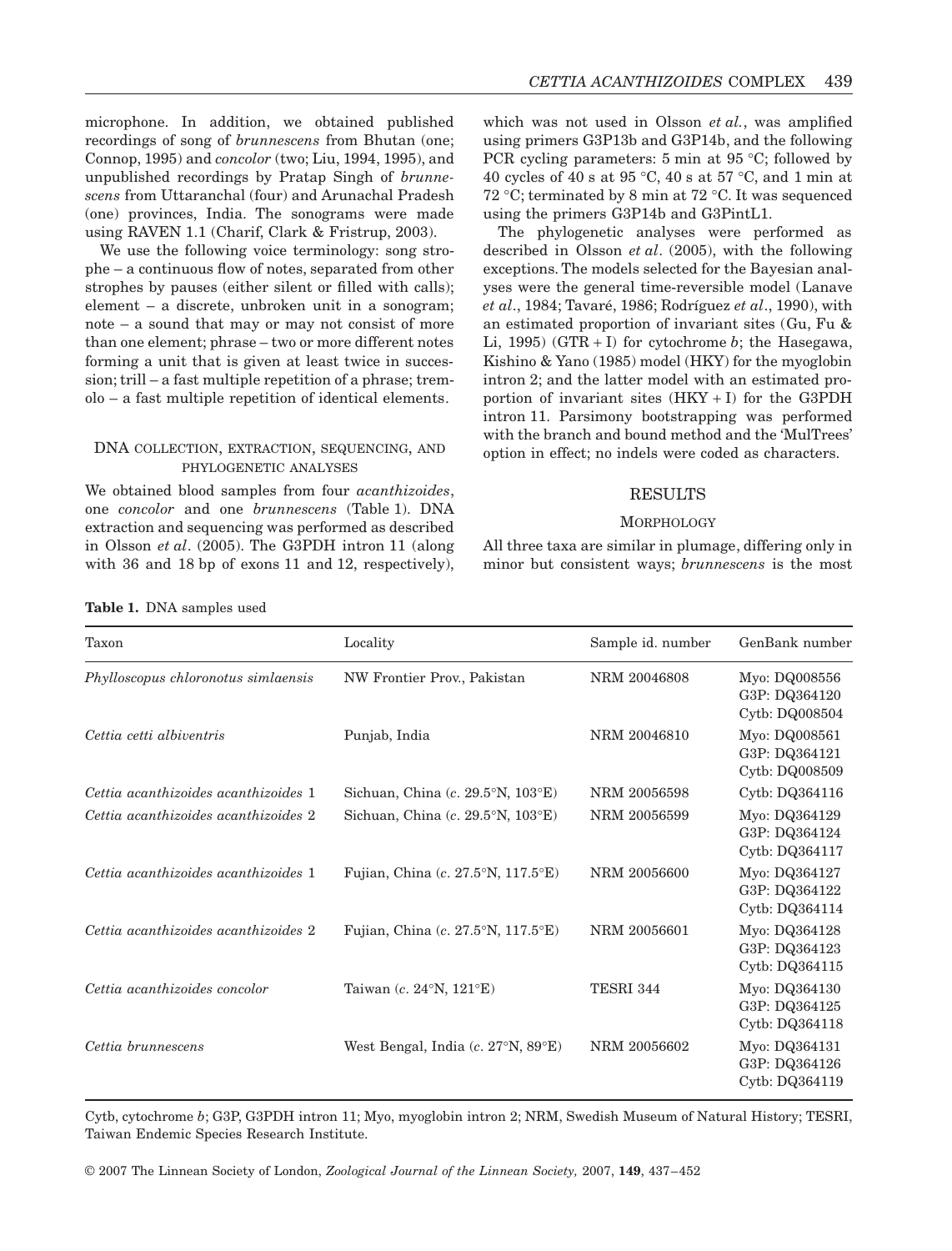divergent taxon. Compared with the other taxa, the upperparts of *brunnescens* are brighter, ruddier brown; the upperparts of *concolor* are darker and richer than in *brunnescens*; whereas those of *acanthizoides* have a noticeably more olive cast than the previous two. These differences have been apparent in all specimens examined. Specimens from the Fujian province that are considered to be *acanthizoides* (in the BMNH) are a brighter rufous colour above compared with those from Sichuan province. The wing and tail edgings of *brunnescens* and *concolor* are a distinctly brighter rufous than in the nominate subspecies. Below, *brunnescens* is paler, duller, and more washed out in colour than either of the other taxa, and in worn plumage the yellowish tinge of the belly can be virtually lacking; even in fresh plumage, *brunnescens* typically has a relatively weakly yellow-tinged belly (just one specimen, USNM 519886, shows a relatively strong yellow tint on the belly). The nominate subspecies and *concolor* are both fairly richly coloured below, although *concolor* has bright fulvous-buff flanks and undertail-coverts, and a browner centre of breast, whereas the nominate subspecies is more uniformly yellowish on the belly, and dingier and greyer on the throat and breast; these distinctions hold for all specimens examined. Specimens of *acanthizoides* from the Fujian province are brighter yellow below than birds from Sichuan; effects of wear have not been eliminated as the cause of this difference.

Mensurally the taxa are also very similar (Table 2), with the most distinct difference being in bill length. The shorter bill of *acanthizoides* is noticeable in direct comparison with the other taxa, although there is overlap in bill length among all taxa [*brunnescens* range, 12.8–14.4 mm; *acanthizoides* range, 12.1–13.1 mm (13.6 mm in one individual); *concolor* range, 12.8– 13.7 mm) (Table 2)]. The bill of *brunnescens* is also slightly narrower and shallower at the base than in *acanthizoides* and *concolor*, giving it a relatively spikelike appearance. Otherwise, the taxa are remarkably similar in structure. Although samples of females are small, all three taxa show marked sexual size dimorphism, particularly in wing and tail length (Table 2).

Stepwise discriminant function analysis (Wilks'  $\lambda = 0.15$ , approximate  $F = 2.57$ , d.f. = 16, 26,  $P = 0.016$ ) confirmed the importance of bill length in distinguishing the taxa, but bill width, height, and length of the outer primary were also important (Table 3). Most individuals of both sexes were correctly identified to group membership using these measurements (Fig. 2).

A specimen from north-west Yunnan (Yongping; USNM 312581; Fig. 1, marked b?) that has heretofore been considered to be *acanthizoides* matches *brunnescens* better in bill length, and in having paler, brighter rufous upperparts, and a whiter (vs. dingy grey) breast. We tentatively consider it to be *brunnescens*.



**Figure 2.** Plot of canonical scores from discriminant functions analysis between members of the *Cettia acanthizoides* group.

#### **VOICE**

The song of *acanthizoides* consists of a long series of drawn-out 'straight' high-pitched whistles on a slightly ascending scale (part I), followed by a prolonged either descending or, uncommonly, rather 'straight', fast hammering tremolo (part II) (Figs 3–6). The strophes are usually separated by long pauses, but when the bird is excited several strophes can follow immediately after one another, or they may be separated by a series of rapidly repeated call notes. There is variation in the number and appearance of the individual song elements, both within and between strophes sung by the same male. In our sample there is also individual variation in these variables, but larger samples are needed to determine whether there are consistent differences between individual males. We have not detected any consistent geographical variation. The song of *concolor* is indistinguishable from that of *acanthizoides*.

The most common song type of *brunnescens* (Figs 7– 11) also begins with a series of drawn-out whistles on an ascending scale (part I), but compared with *acanthizoides*/*concolor* the number of whistles is much smaller and less variable (usually between three and five), and the individual whistles are on average nearly twice as long, and usually differ more in frequency from each other (they are more 'stepped', although less commonly the final two, three, or four whistles can be similar in pitch). The second part (part II) of the song of *brunnescens* is a rather slow melodious 'wobbling' trill, which is generally distinctly shorter than the tremolo noted in *acanthizoides*/*concolor*. Unlike the tremolo in *acanthizoides/concolor*, which consists of a single, very short, and rapidly repeated element, the trill of *brunnescens* is made up of a repeated phrase of two, three, or four whistled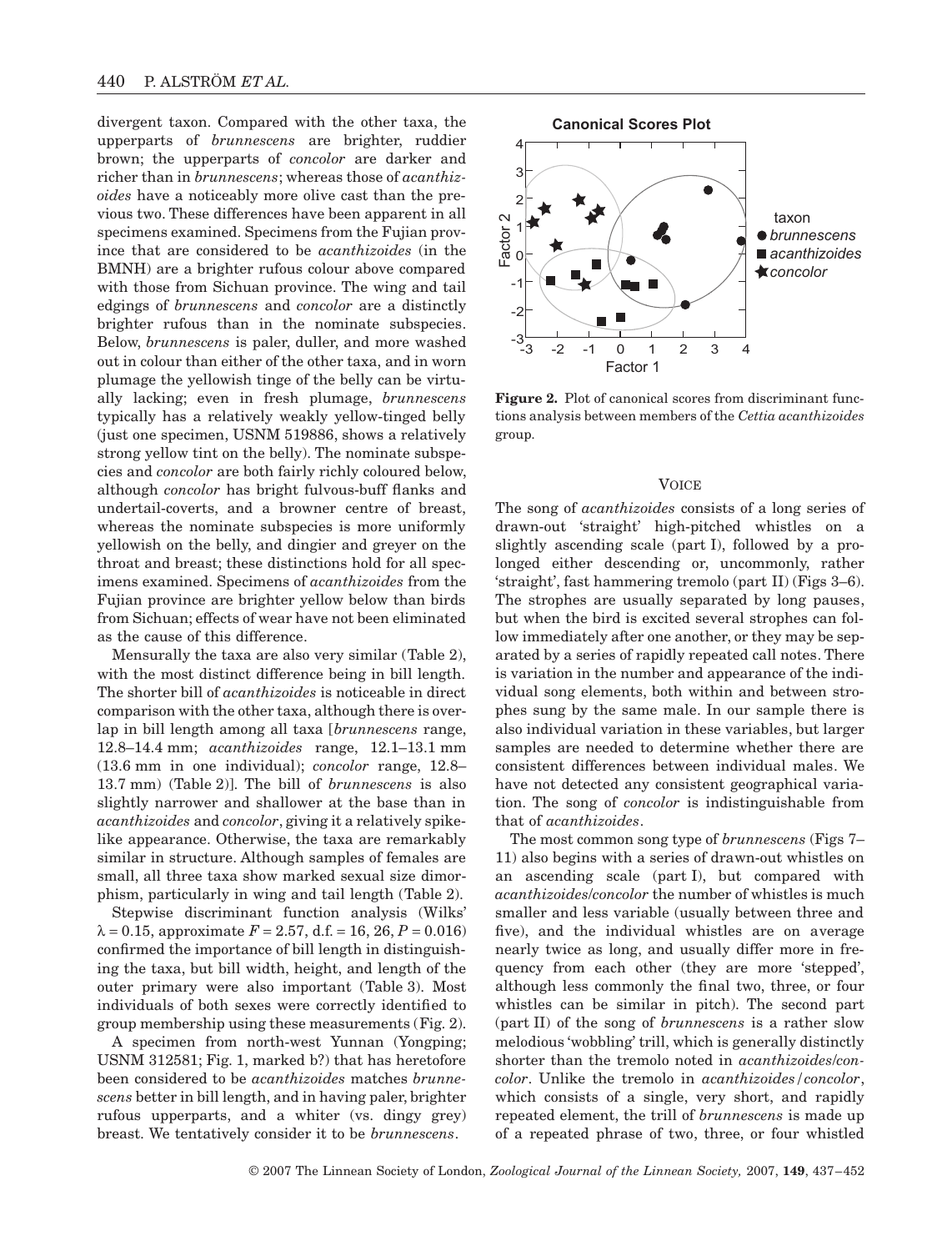|                             | brunnescens                         |                                           | acanthizoides                                                                                                                                                                            |                                 | concolor                            |                       |
|-----------------------------|-------------------------------------|-------------------------------------------|------------------------------------------------------------------------------------------------------------------------------------------------------------------------------------------|---------------------------------|-------------------------------------|-----------------------|
| Variable                    | Male                                | Female                                    | Male                                                                                                                                                                                     | Female                          | Male                                | Female                |
| Culmen 1 from skull         | $13.40 \pm 0.67$ (16)               | $13.35 \pm 0.48(4)$                       | $12.95 \pm 0.41$ (10)***                                                                                                                                                                 | $12.35 \pm 0.17$ (4)***         | ම<br>$\pm 0.35$<br>13.39            | $13.13 \pm 0.31$ (3)  |
| Bill h                      | $2.22 \pm 0.11$ (13) <sup>*</sup>   | $2.27 \pm 0.06$ (3) <sup>*</sup>          | $2.32 \pm 0.14(9)$                                                                                                                                                                       | $2.22 \pm 0.10(4)$              | $2.33 \pm 0.09$ (8)                 | $2.37 \pm 0.21$ (3)   |
| Bill w                      | $13)*$<br>$2.24 \pm 0.10$           | $\ddot{3})^*$<br>$2.10 \pm 0.10$          | $\Xi$<br>$2.23 \pm 0.18$                                                                                                                                                                 | $\bigoplus$<br>$2.40 \pm 0.26$  | ම<br>± 0.17<br>2.34                 | $2.47 \pm 0.15$ (3)   |
| $Skull \mathbf{w}$          | $\Xi$<br>$12.19 \pm 0.38$           | $1.95 \pm 0.21(4)$                        | $2.34 \pm 0.46$ (8)                                                                                                                                                                      | $2.08 \pm 0.35(3)$              | $\circledS$<br>$12.35 \pm 0.42$     | $(2.3 \pm 0.10)$ (3)  |
| Wing 1 (flattened)          | $\frac{16}{1}$<br>$53.25 \pm 0.91$  | $49.5 \pm 1.00(4)$                        | Ξ,<br>$52.82 \pm 1.33$                                                                                                                                                                   | $\bigoplus$<br>$48.50 \pm 1.00$ | ± 1.68(9)<br>51.56                  | $48.67 \pm 3.05$ (3)  |
| P1L                         | $\widetilde{2}$<br>$17.13 \pm 0.88$ | $5.55 \pm 1.20(4)$                        | $16.83 \pm 0.62$                                                                                                                                                                         | $14.25 \pm 1.42$ (4)            | $15.90 \pm 0.61$ (8)*               | $14.60 \pm 1.51$ (3)* |
| P1 $w$                      | $3.90\pm0.43$                       | $\widetilde{4})^*$<br>$\pm 0.37$<br>3.95  | $\Xi$<br>$3.66 \pm 0.43$                                                                                                                                                                 | ම<br>$3.33 \pm 0.35$            | $\circledast$<br>$\pm 0.26$<br>3.59 | $3.67 \pm 0.11(3)$    |
| w                           | $24.73 \pm 1.49$                    | $22.75 \pm 0.96(4)$                       | $24.83 \pm 0.69(9)$                                                                                                                                                                      | $23.00 \pm 1.63(4)$             | $24.62 \pm 1.06$ (8)                | $23.00 \pm 0$ (3)     |
| P2s                         | $\frac{1}{1}$<br>$13.09 \pm 1.22$   | $11.50 \pm 0.58(4)$                       | $12.81 \pm 0.64$ (9)                                                                                                                                                                     | $11.25 \pm 0.50(4)$             | $\circledast$<br>$12.62 \pm 0.52$   | $12.00 \pm 1.00$ (3)  |
| P3s                         | $4.88 \pm 0.64$ (8)                 | $4.75 \pm 0.96(4)$                        | $5.49 \pm 1.58$ (9)                                                                                                                                                                      | $4.25 \pm 0.50(4)$              | $4.94 \pm 0.56$ (8)                 | $5.00 \pm 0$ (2)      |
| w<br>24                     | E<br>$1.36\pm0.38$                  | $1.25 \pm 0.29(4)$                        | $1.60 \pm 0.54$ (9)*                                                                                                                                                                     | $1.12 \pm 0.25$ (4)*            | E<br>$1.07 \pm 0.61$                | $1.17 \pm 0.29$ (3)   |
| P5 s                        | $0 \pm 0$ (8)                       | (4)                                       | $0 \pm 0$ (9)                                                                                                                                                                            | $0 \pm 0$ (4)                   | $0 \pm 0$ (7)                       | $0 \pm 0$ (2)         |
| P6s                         | $0 \pm 0(8)$                        | $0 \pm 0$ (3)                             | (6) 0 0 0                                                                                                                                                                                | $(4) 0 \pm 0$                   | $(1)$ 0 ± 0                         | $0 \pm 0$ (2)         |
| P <sub>78</sub>             | $1.43 \pm 0.45$                     | $2.00 \pm 0$ (2)                          | $1.39 \pm 0.43$ (9)                                                                                                                                                                      | $1.00 \pm 0$ (4)                | E<br>$1.43 \pm 1.13$                | $0.75 \pm 0.35(2)$    |
| P8s                         | $3.35 \pm 0.54$ (8)                 | $\widehat{\mathfrak{D}}$<br>$3.50\pm0.71$ | $3.87 \pm 0.54(9)$                                                                                                                                                                       | $3.00 \pm 0.4$                  | E<br>$\pm$ 0.73<br>$3.57$ :         | $3.00 \pm 0$ (2)      |
| P <sub>9</sub> <sub>s</sub> | $4.87 \pm 0.79$ (8)                 | $5.00 \pm 0$ (2)                          | $5.14 \pm 0.44(9)$                                                                                                                                                                       | $4.25 \pm 0.50(4)$              | E<br>$4.86 \pm 0.69$                | $4.00 \pm 0$ (2)      |
| P10s                        | $6.97 \pm 0.73$ (8)                 | $6.75 \pm 0.35$ (2)                       | $6.97 \pm 0.86(9)$                                                                                                                                                                       | $5.75 \pm 0.96(4)$              | E<br>$\pm 0.61$<br>6.57             | $6.00 \pm 1.41(2)$    |
| Tarsus                      | $21.67 \pm 0.78$ (15)               | $20.70 \pm 1.04$ (4)                      | $21.11 \pm 0.87$ (11                                                                                                                                                                     | $20.10 \pm 0.50(4)$             | $\circledast$<br>$21.12 \pm 0.98$   | $20.67 \pm 0.67$ (3)  |
| Tarsus distal w             | $\widetilde{2}$<br>$2.30 \pm 0.12$  | $2.15 \pm 0.13(4)$                        | $\overline{11}$<br>$2.11 \pm 0.22$                                                                                                                                                       | $2.20 \pm 0.08(4)$              | ම<br>$2.28 \pm 0.12$                | $2.07 \pm 0.06$ (3)   |
| Tail 1                      | $46.91 \pm 1.96$ (15                | $41.95 \pm 2.27(4)$                       | $\frac{1}{1}$<br>$47.27 \pm 2.45$                                                                                                                                                        | $43.15 \pm 2.59(4)$             | 2.05(9)<br>47.17±                   | $43.1 \pm 2.09$ (3)   |
| Tail graduation             | $9.39 \pm 0.85$ (10)                | $8.07 \pm 0.83$ (3)                       | $8.38 \pm 1.17(9)$                                                                                                                                                                       | $8.67 \pm 1.15$ (3)             | $9.16 \pm 1.90(8)$                  | $9.63 \pm 1.18$ (3)   |
| Central rectrix w           | $6.00 \pm 0.60$ (7)                 | ± 0.31(3)<br>4.98                         | $\widetilde{5}$<br>$6.36 \pm 0.88$                                                                                                                                                       | $5.77 \pm 0.45$ (4)             | $\widetilde{e}$<br>± 0.72<br>6.56   | 6.00 ± 0 $(2)$        |
| methods)                    |                                     |                                           | Two-way ANOVAs between taxa with sex as covariate: ${}^{*P}P < 0.05$ ; ${}^{**P}C < 0.01$ ; ${}^{***P}C < 0.05$ . h, height; 1, length; s, shortfall; w, width (see text for measurement |                                 |                                     |                       |

Table 2. Untransformed measurements (mean  $\pm$  standard deviation,  $N$  in parentheses) for taxa in the Cettia acanthizoides complex *N* in parentheses) for taxa in the *Cettia acanthizoides* complex **Table 2.** Untransformed measurements (mean ± standard deviation,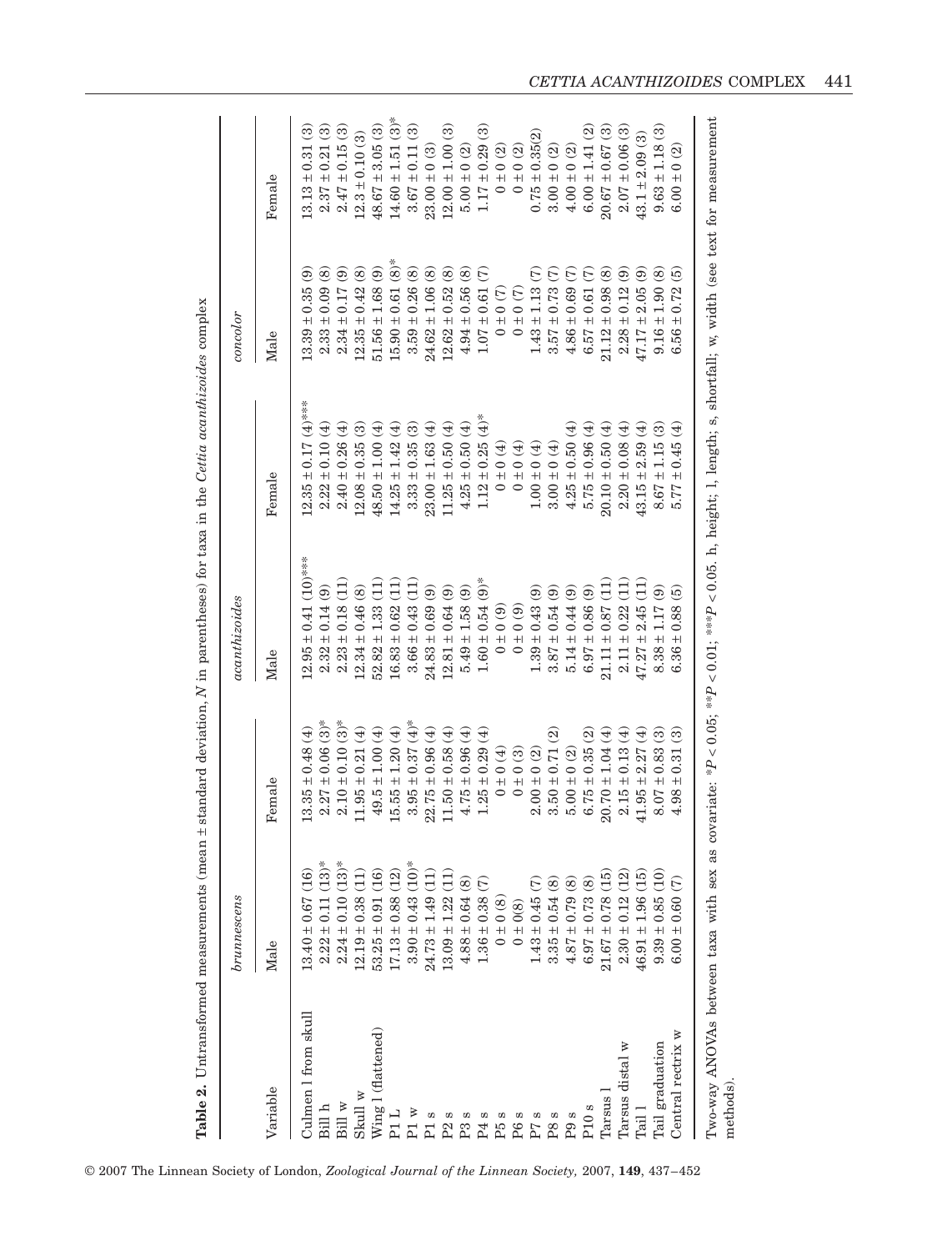**Table 3.** Summary statistics of discriminant function analysis between members of the *Cettia acanthizoides* group

| <b>F-to-remove</b> | Tolerance |
|--------------------|-----------|
| 1.23               | 0.52      |
| 0.71               | 0.40      |
| 0.38               | 0.67      |
| 0.94               | 0.41      |
| 3.37               | 0.32      |
| 1.09               | 0.88      |
| 6.56               | 0.62      |
| 0.67               | 0.51      |
|                    |           |

# **Jackknifed classification matrix**

| Taxon              | % correctly classified |
|--------------------|------------------------|
| <i>brunnescens</i> | 63                     |
| acanthizoides      | 38                     |
| concolor           | 57                     |
| total              | 52                     |
| Eigenvalues        |                        |
| Factor 1           | Factor 2               |
| 2.28               | 1.03                   |

h, height; l, length; w, width (see text for measurement methods).

elements of alternating pitch. The trill is often immediately succeeded by a different, very thin highpitched slow trill of either two or three elements of alternating pitch (part III) (Figs 7, 8); occasionally, the higher-pitched trill replaces the usual one. A second song type, which is sometimes heard interspersed between strophes of the first type, consists of one drawn-out high-pitched note followed by a trembling trill (Fig. 12). There is variation in the number and appearance of the individual song elements, both within and between strophes sung by the same male, as well as between individuals, but larger sample sizes are needed to determine whether the individual differences are consistent. With respect to the appearance of the individual elements, parts II and III are more variable than part I, and therefore probably are more important for individual recognition (cf. two species of pipits *Anthus* studied by Elfström, 1990). There is also variation between eastern and western populations (Table 4), but a larger sample size is required to confirm the differences. See Table 5 for a detailed comparison of the vocalizations of *acanthizoides*/*concolor* vs. *brunnescens*, and Martens (1975) for detailed descriptions and sonograms of the songs of two males from Nepal, which agree well with our data.



**Figure 3.** One song strophe of *Cettia a. acanthizoides*, Shaanxi, China, June; tape recording by Per Alström.



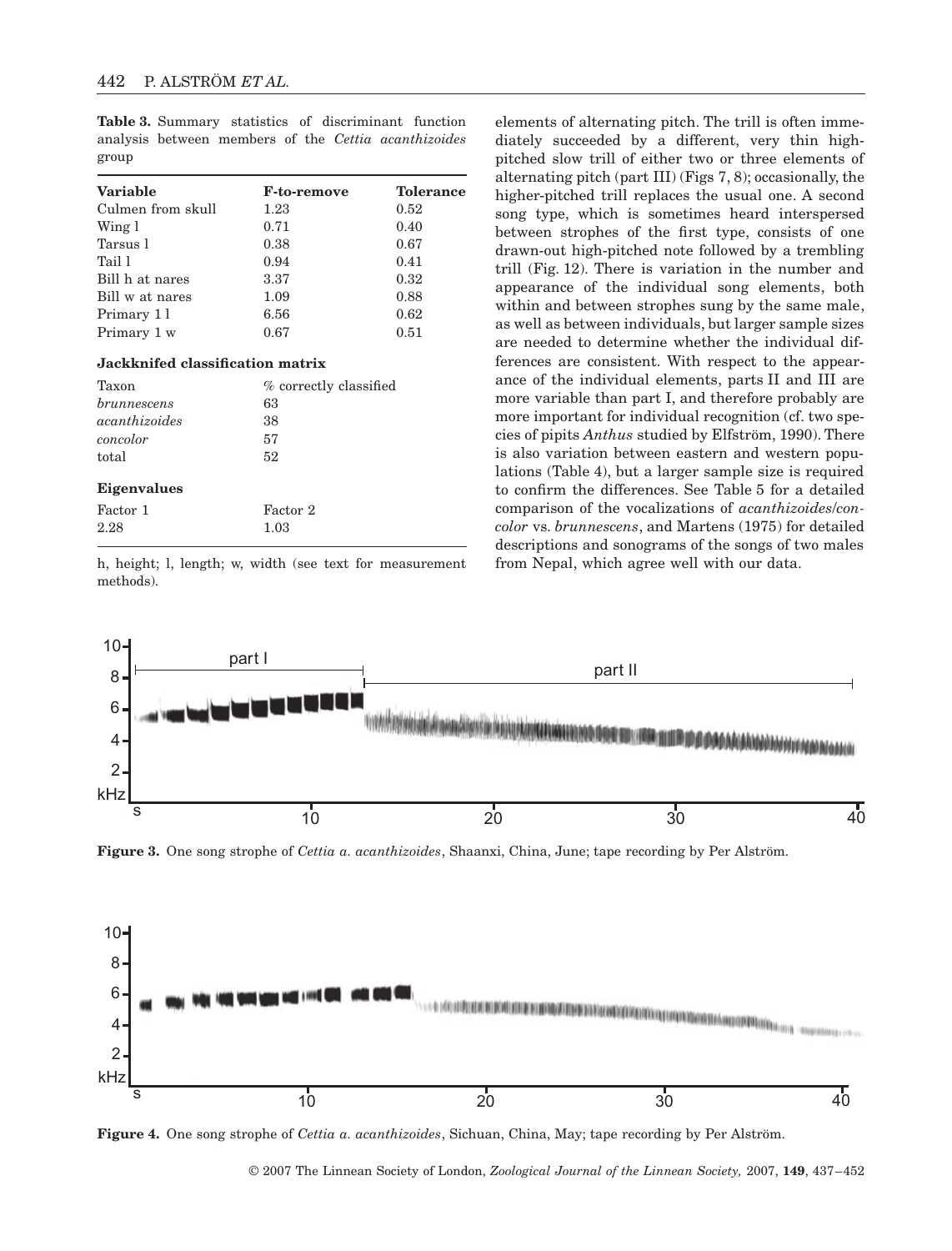

**Figure 5.** A, one song strophe of *Cettia a. acanthizoides*, Fujian, China, May; tape recording by Per Alström. B, the same recording as that shown in (A) but with the detail from part II at a higher time resolution.



**Figure 6.** One song strophe of *Cettia a. concolor*, Taiwan, May; tape recording by Per Alström.

The call of all three taxa (Fig. 13) is a short note that consists of two, uncommonly one, elements that can be transcribed as either *tret* or *trit*. When the bird is alarmed or excited, it is often repeated at very short intervals for long periods, and then sometimes consists of multiple elements, sounding more like *trrrt*. The call of *acanthizoides* and *concolor* are indistinguishable, whereas the call of *brunnescens* is lower-pitched.

# DNA

The cytochrome *b* gene tree (Fig. 14) shows a sister relationship between *acanthizoides* and *concolor*, with *brunnescens* as a sister to both of these. The myoglobin and G3PDH introns are unable to resolve the relationships among our six samples (not shown).

The genetic divergences are shown in Table 6. The differences between *acanthizoides* and *concolor* are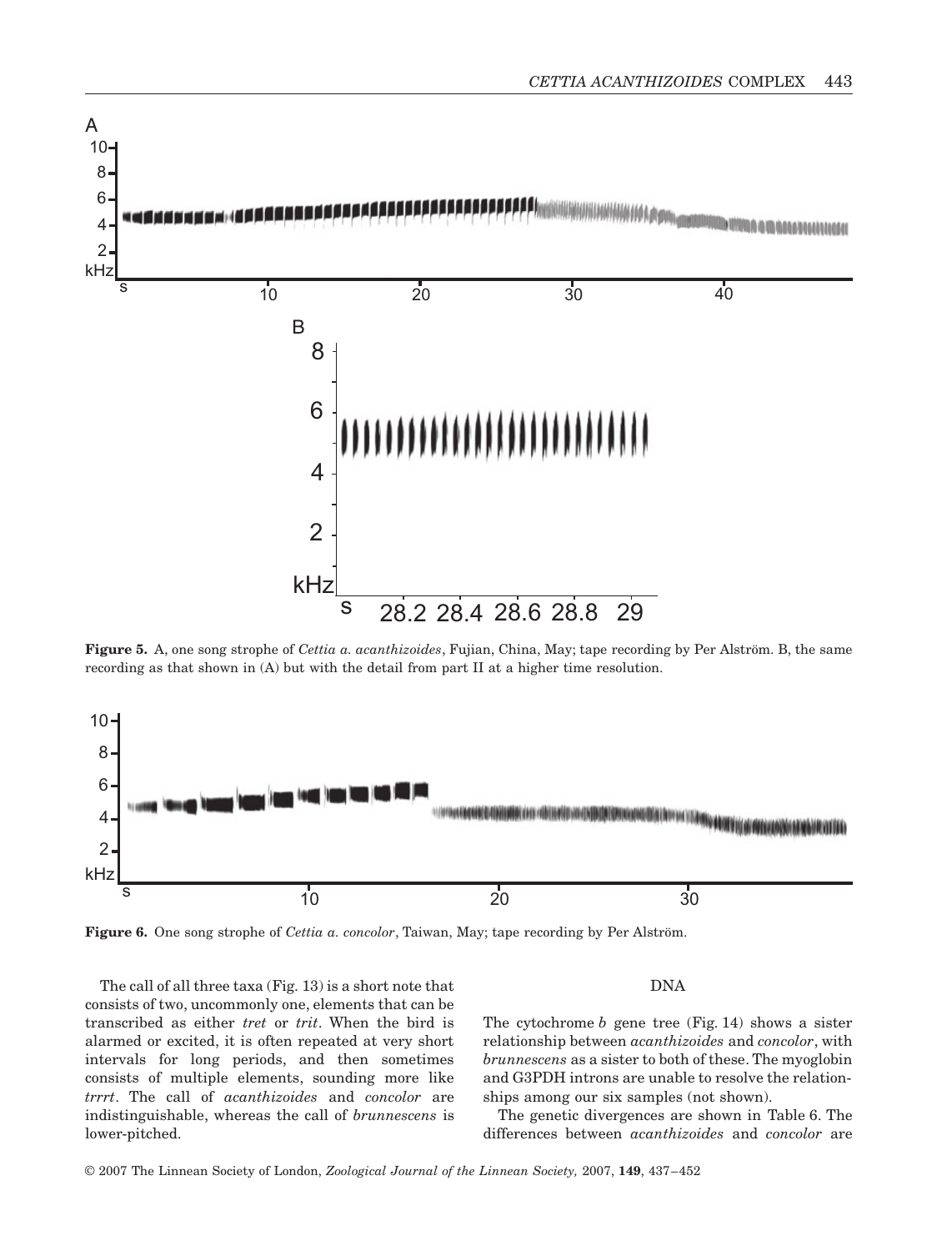

**Figure 7.** One song strophe of *Cettia brunnescens*, Arunachal Pradesh, India, June; tape recording by Pratap Singh.



**Figure 8.** A, one song strophe of *Cettia brunnescens*, West Bengal, India, May; tape recording by Per Alström. This is from a different individual than the song strophe shown in Figure 9. B, the same recording as that shown in (A) but with the detail from part II and the beginning of part III at a higher time resolution.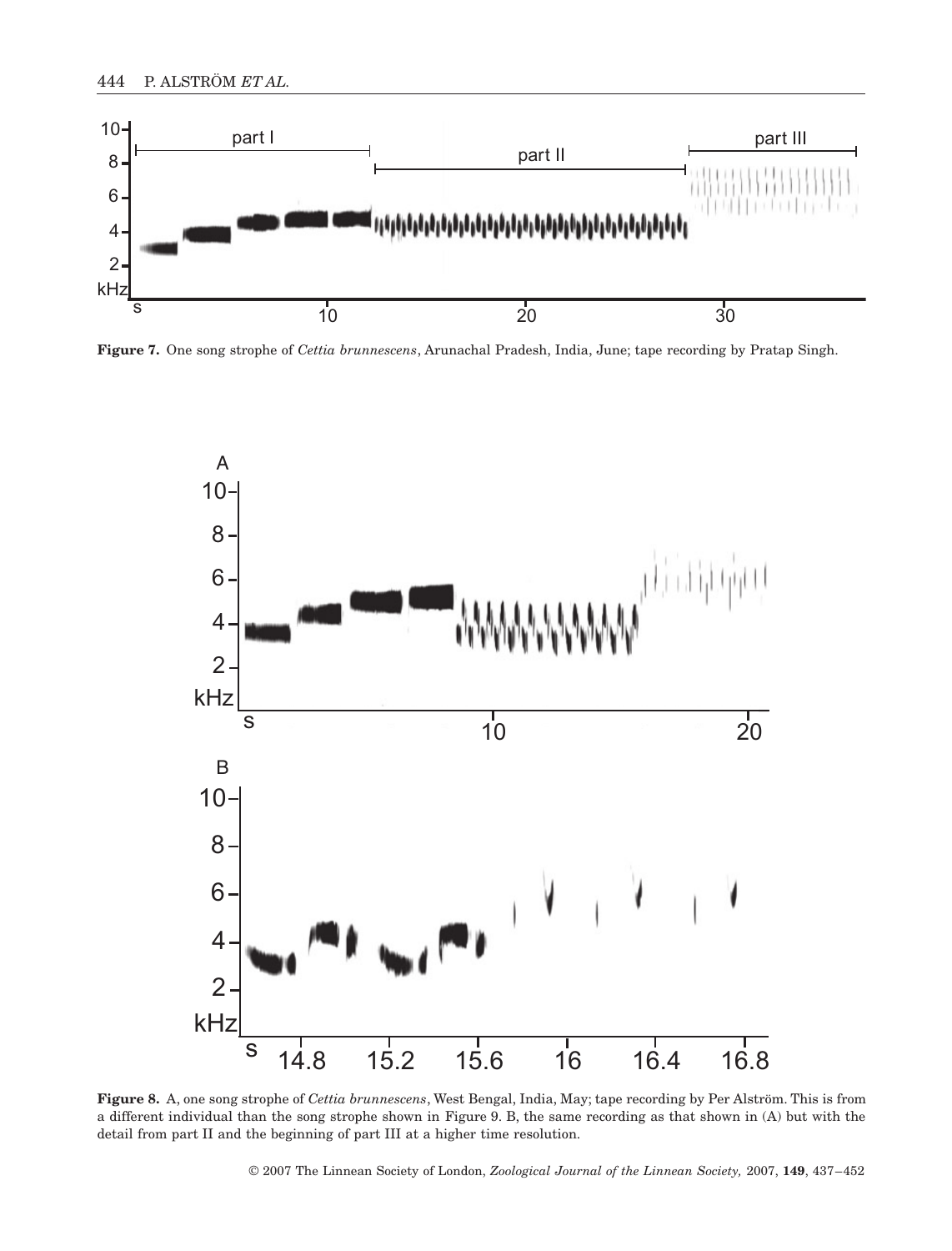

**Figure 9.** One song strophe of *Cettia brunnescens*, West Bengal, India, May; tape recording by Per Alström.



**Figure 10.** A cut from part II and the beginning of part III of the song of *Cettia brunnescens*, West Bengal, India, May, different individual compared with Figures 8 and 9. Tape recording by Per Alström.

**Table 4.** Main differences in song of *brunnescens* between Uttaranchal in the western part of the range (*N* = 4 males) and West Bengal, Arunachal Pradesh and Bhutan (*N* = 6) in the eastern part of the range. See Figure 3 for a definition of parts I and II, respectively. The third part of the song, which is not always sung, has not been included in the comparison

|                                 | Uttaranchal |           |              |                  | West Bengal/Arunachal Pradesh (India)/<br><b>Bhutan</b> |      |               |                  |
|---------------------------------|-------------|-----------|--------------|------------------|---------------------------------------------------------|------|---------------|------------------|
|                                 | Mean        | <b>SD</b> | Range        | $\boldsymbol{N}$ | Mean                                                    | SD   | Range         | $\boldsymbol{N}$ |
| Length of strophe               | 10.7        | 1.7       | $7.7 - 14.1$ | 13               | 20.3                                                    | 5.5  | $12.8 - 29.6$ | 25               |
| Length of part I                | 5.5         | 0.5       | $4.9 - 6.8$  | 13               | 9.7                                                     | 2.2  | $4.3 - 14$    | 25               |
| No. of whistles in part I       | 2.9         | 0.3       | $2 - 3$      | 14               | 4.4                                                     | 0.9  | $2 - 6$       | 25               |
| Lengths of whistles in part I   | $1.5\,$     | 0.2       | $1.3 - 2$    | 39               | 1.9                                                     | 0.3  | $1.1 - 2.8$   | 109              |
| Length of part II               | 5.1         | 1.8       | $2.6 - 8.7$  | 13               | 10.3                                                    | 4.3  | $4 - 19.7$    | 25               |
| No. of el. in part II           | 23.9        | 8.1       | $12 - 38$    | 13               | 50.7                                                    | 21.5 | $18 - 96$     | 25               |
| No. of different el. in part II | 2.1         | 0.3       | $2 - 3$      | 13               | 2.8                                                     | 0.8  | $2 - 4$       | 25               |

el., elements; *N* refers to the number of either strophes or whistles; all lengths are given in seconds.

© 2007 The Linnean Society of London, *Zoological Journal of the Linnean Society,* 2007, **149**, 437–452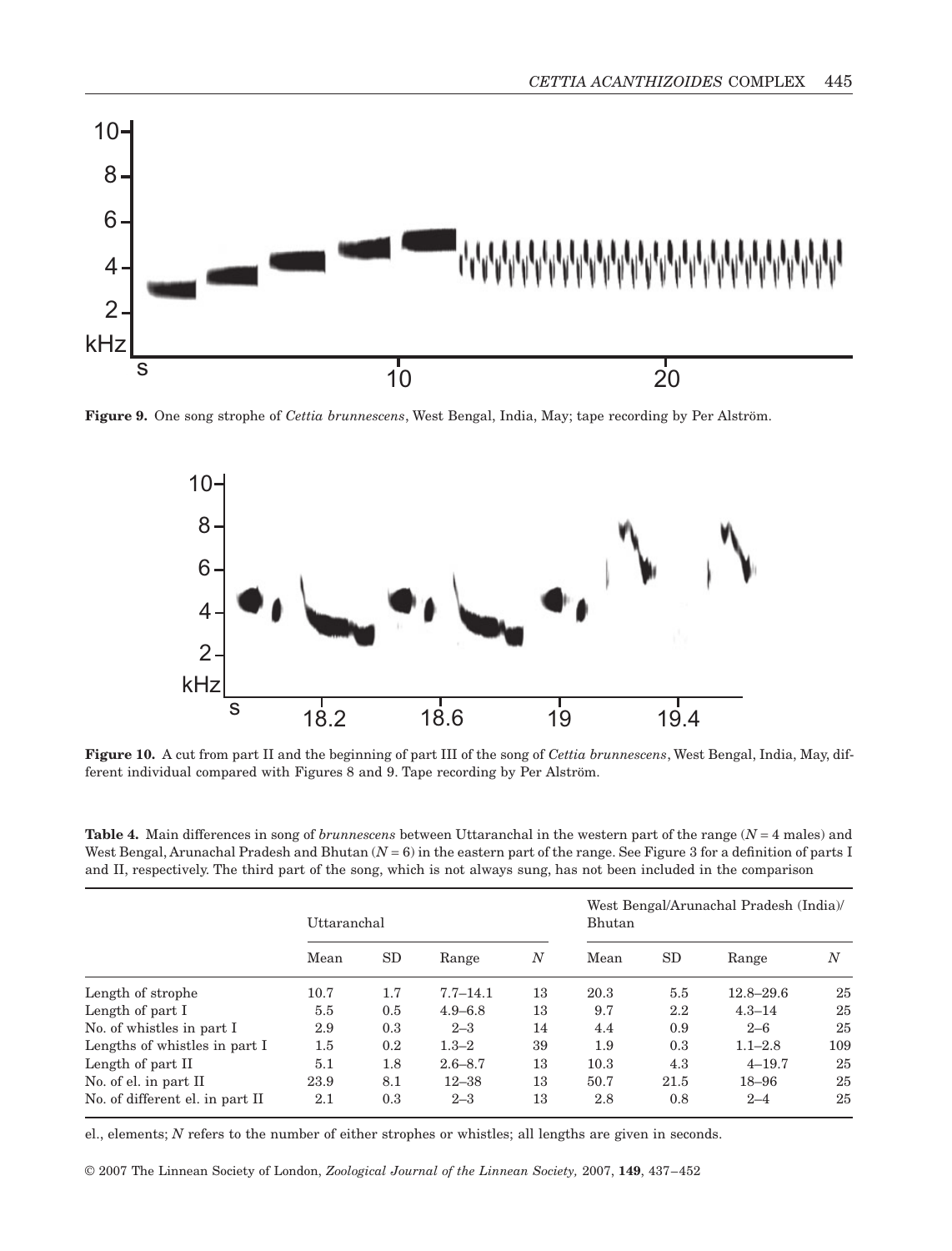

**Figure 11.** A, one song strophe of *Cettia brunnescens*, Uttaranchal, India, June; tape recording by Pratap Singh. B, the same recording as that shown in (A) but with the detail from part II at a higher time resolution. C, a different song strophe from the same individual. Detail from part II at a higher time resolution.

either zero or slight (0.5%), and are no greater than the variation within *acanthizoides* (0.6%); in fact, one of the cytochrome *b* haplotypes of *acanthizoides* from Sichuan is more similar to the *concolor* haplotype (0.1%) than to the other *acanthizoides* from Sichuan (0.2%). On the contrary, *brunnescens* differs considerably more from *acanthizoides* and *concolor* in all three regions. The differences between *acanthizoides*/ *concolor* and *brunnescens* in the myoglobin and G3PDH introns are slight, although greater than between *acanthizoides* and *concolor* and intrataxon comparisons.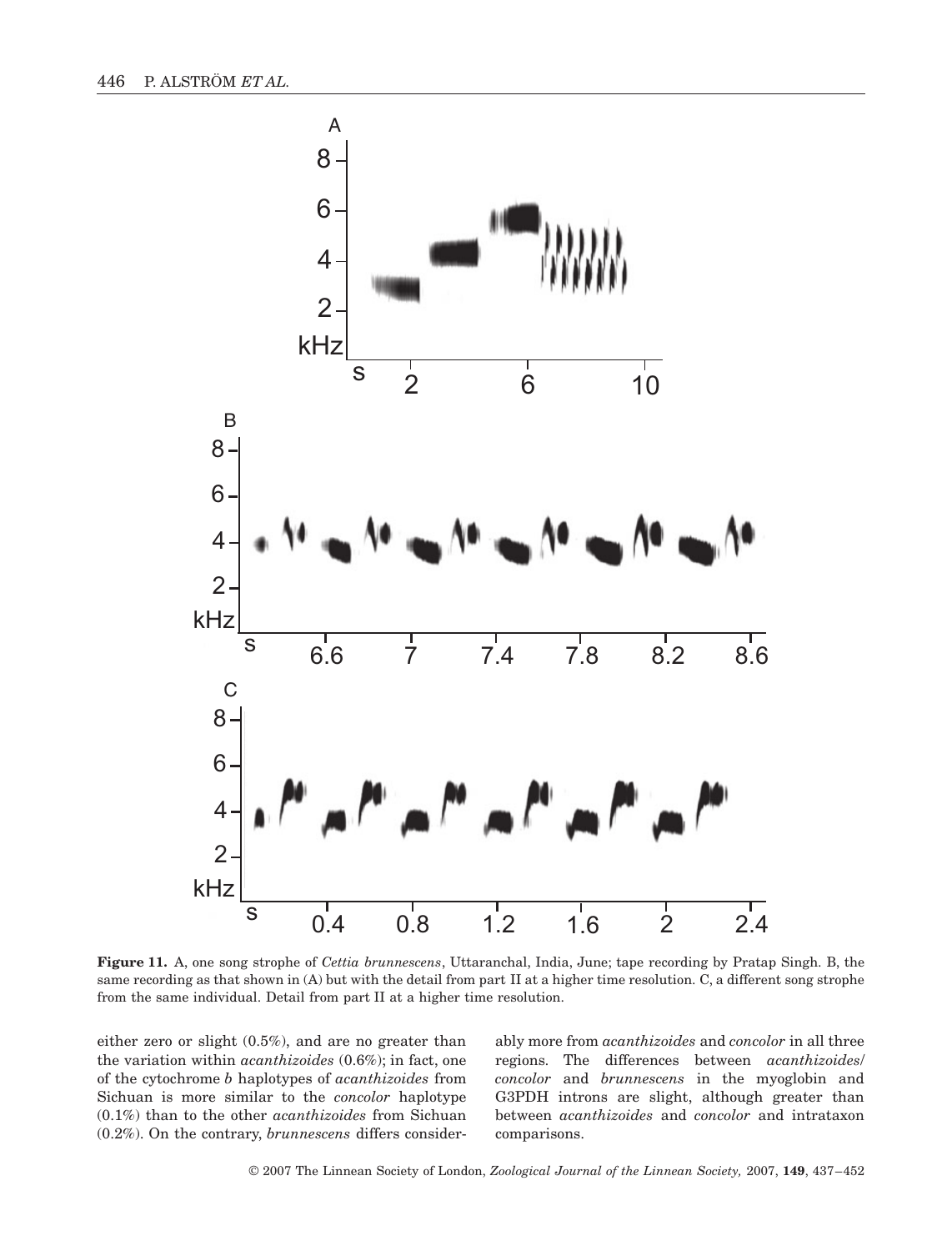**Table 5.** Detailed comparison of the songs of the three taxa in the *Cettia acanthizoides* complex. The third part of the song of *brunnescens*, which is not always sung, has not been included in the comparison. See Figs 3 and 7 for a definition of parts I and II, respectively

|                                  | <i>acanthizoides/concolor</i> |              |               |                  | brunnescens |       |              |                  |
|----------------------------------|-------------------------------|--------------|---------------|------------------|-------------|-------|--------------|------------------|
|                                  | Mean                          | SD           | Range         | $\boldsymbol{N}$ | Mean        | SD    | Range        | $\boldsymbol{N}$ |
| Length of strophe                | 43.1                          | 8.9          | $32.3 - 66.5$ | 13               | 16.9        | 6.5   | $7.5 - 29.6$ | 38               |
| Freq. span of strophe            | 3842                          | 496.5        | 3037-4944     | 13               | 3109        | 414.1 | 2520-4056    | 38               |
| Top freq. of strophe             | 6805                          | 429          | 6243-7529     | 13               | 5605        | 243.6 | 5103-6172    | 38               |
| Bottom frequency of strophe      | 2963                          | 236.9        | 2583-3529     | 13               | 2504        | 360.6 | 1843-3165    | 38               |
| Length of part I                 | 19.1                          | 10.7         | $6 - 43.9$    | 12               | 8.3         | 2.7   | $4.3 - 14$   | 38               |
| Frequency span of part I         | 2214                          | 854.1        | 1357-3786     | 12               | 3047        | 434.2 | 2415-4056    | 38               |
| Top frequency of part I          | 6812                          | 476.5        | 6243-7795     | 13               | 5606        | 245.1 | 5103-6172    | 38               |
| Bottom freq. of part I           | 4573                          | 604          | 3483-5586     | 13               | 2537        | 399.8 | 1843-3165    | 38               |
| No. of whistles in part I        | 17.2                          | 10.3         | $7 - 45$      | 13               | 3.9         | 1.0   | $2 - 6$      | 38               |
| Lengths of whistles in part I    | 1                             | 0.3          | $0.3 - 1.8$   | 149              | 1.8         | 0.3   | $1.1 - 2.8$  | 148              |
| Freq. span of whistles in part I | 977                           | 152          | 525-1379      | 150              | 989         | 113.9 | 633-1274     | 148              |
| Length of part II                | 24.1                          | 12.3         | $7.2 - 53.3$  | 13               | 8.5         | 4.4   | $2.6 - 19.7$ | 38               |
| Freq. span of part II            | 2378                          | 571          | 1219-2966     | 13               | 2183        | 396.8 | 1402-3106    | 38               |
| Top freq. of part II             | 5339                          | 464          | 4446-6044     | 13               | 5175        | 182.1 | 4738-5459    | 38               |
| Bottom freq. of part II          | 2969                          | 237.4        | 2583-3529     | 13               | 2982        | 354.5 | 2261-3605    | 38               |
| No. of el. in part II            | 427                           | 146.4        | $221 - 745$   | 13               | 41.5        | 22.1  | $12 - 96$    | 38               |
| No. of different el. in part II  | 1                             | $\mathbf{0}$ | $1 - 1$       | 13               | 2.5         | 0.8   | $2 - 4$      | 38               |

el., elements; freq., frequency (kHz); *N* refers to number of either strophes or whistles; all lengths are given in seconds. Number of individuals: *acanthizoides*, Sichuan, three; Shaanxi, one; Fujian, one; *concolor*, three; *brunnescens*, Uttaranchal, four; West Bengal, four; Arunachal Pradesh, one; Bhutan, one.



**Figure 12.** Two strophes of a less common type of song of *Cettia brunnescens*, West Bengal, India, May; same individual as in Figure 8; tape recording by Per Alström.

**Table 6.** Pairwise percentage sequence divergences among our samples in the *Cettia acanthizoides* complex. The uncorrected  $P$  and corrected  $(GTR + I)$  for cytochrome  $b$ , HKY for the myoglobin intron 2, and  $HKY + I$  for the G3PDH intron 11) values are the same in all cases except one, where the corrected value is shown to the right of the slash

| Cytochrome $b(1038$ bp)                   | <b>Divergence</b>       |
|-------------------------------------------|-------------------------|
| <i>acanthizoides</i> Sichuan–Sichuan      | 0.2 <sub>1</sub>        |
| <i>acanthizoides</i> Fujian–Fujian        | 0.2 <sub>1</sub>        |
| <i>acanthizoides</i> Sichuan-Fujian       | $0.2 - 0.6$             |
| <i>acanthizoides-concolor</i>             | $0.1 - 0.5$             |
| <i>acanthizoides/concolor-brunnescens</i> | $3.8 - 4.3 / 4.3 - 4.8$ |
| Myoglobin intron $2(714 bp)$              |                         |
| <i>acanthizoides</i> Fujian–Fujian        | $\Omega$                |
| <i>acanthizoides</i> Sichuan–Fujian       | 0                       |
| <i>acanthizoides-concolor</i>             | $0 - 0.1$               |
| <i>acanthizoides/concolor-brunnescens</i> | $0.4 - 0.6$             |
| $G3$ PDH intron 11 $(374$ bp)             |                         |
| acanthizoides Fujian-Fujian               | $\Omega$                |
| <i>acanthizoides</i> Sichuan–Fujian       | $\Omega$                |
| <i>acanthizoides-concolor</i>             | $\Omega$                |
| <i>acanthizoides/concolor-brunnescens</i> | $0.3 - 0.6$             |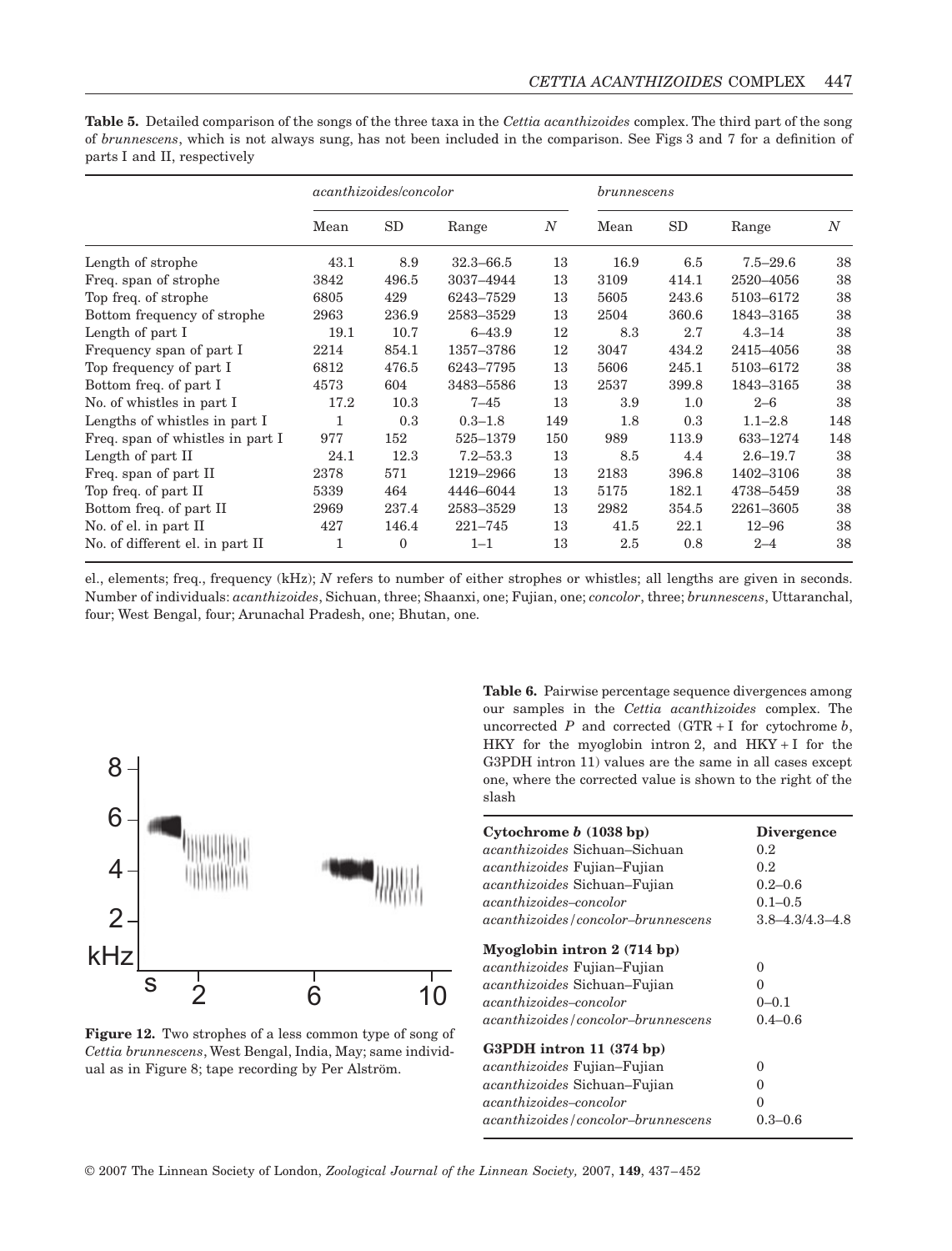

**Figure 13.** Calls of *Cettia a. acanthizoides* (A: Shaanxi, China; B: Sichuan, China), *Cettia a. concolor* (C: Taiwan), and *C. brunnescens* (D: West Bengal, India). All tape recordings are by Per Alström, except for (C), which is from Liu (1995).

# DISCUSSION

#### TAXONOMY

Although Watson *et al*. (1986) synonymised *concolor* with *acanthizoides*, we recognize *concolor* as a valid taxon based on its minor but consistent differences from *acanthizoides* in plumage colour and measurements. The lack of both vocal and genetic differentiation between these two taxa confirm their treatment as conspecific. The cytochrome *b* divergence between them is comparable to within-population variation in several *Phylloscopus* and *Seicercus* warblers (Helbig *et al*., 1996; Martens *et al*., 2004; Olsson, Alström & Sundberg, 2004; Päckert *et al*., 2004; Olsson *et al*., 2005).

It is possible that the two disjunct populations of *acanthizoides* may be sufficiently different in plumage to warrant recognition of an additional subspecies, but further study is required to determine this.

In contrast, *brunnescens* is more divergent morphologically, genetically, and, especially, vocally from *acanthizoides* and *concolor*. The difference in song between *brunnescens* and the two others is obvious and striking, both audibly and spectrographically,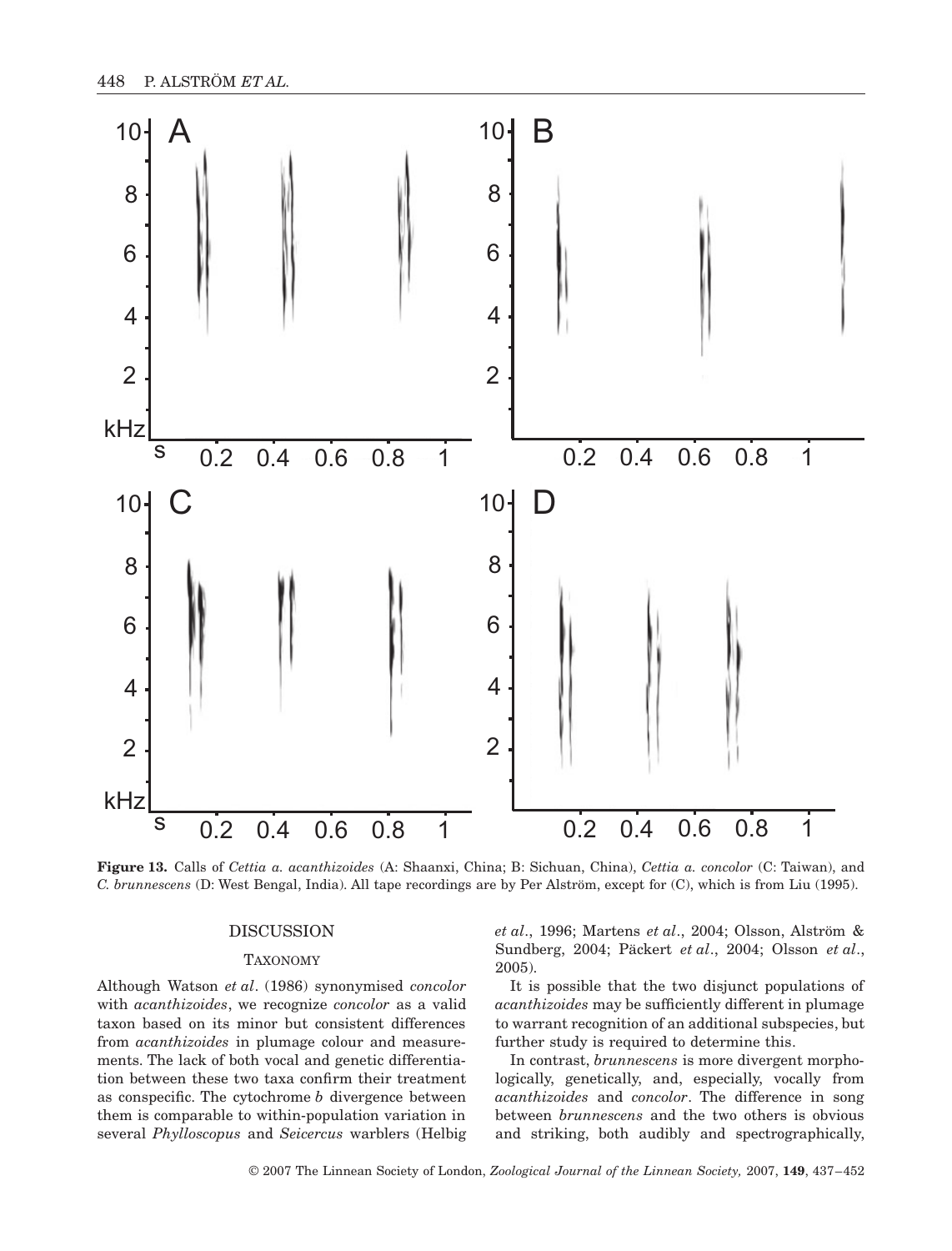

**Figure 14.** Cytochrome *b* tree of the three taxa in the *Cettia acanthizoides* complex and *Cettia cetti albiventris*, rooted with *Phylloscopus chloronotus*, estimated by Bayesian inference under the GTR + I model*.* Posterior probabilities (81 000 trees) are shown above nodes, and parsimony bootstrap values (1000 replicates) are shown below nodes.

unlike the intrataxon variation in *brunnescens* and *acanthizoides*/*concolor*, which is negligible over large geographical distances (spanning *c*. 15° and 18° longitudes, respectively, in our sample). The vocal differences between *brunnescens* and *acanthizoides*/ *concolor* are considerably greater than between several other sympatric, non-interbreeding species in a number of different Old World warbler genera (Martens, 1980; Cramp, 1992; Rasmussen & Anderton, 2005). We predict that the song would act as a reproductive isolating barrier between *brunnescens* and *acanthizoides*/*concolor* were their ranges to come into contact. The cytochrome *b* tree and concordant divergences between the three unlinked loci, suggest that *brunnescens* has been separated from *acanthizoides*/ *concolor* considerably longer than the two latter have been separated from each other. The cytochrome *b* divergence between *brunnescens* and *acanthizoides*/ *concolor* is greater than between *Cettia diphone borealis* and *Cettia diphone cantans* (2.3%; Nishiumi & Kim, 2004), which are often treated as separate species (e.g. Sibley & Monroe, 1990; Rasmussen & Anderton, 2005), and comparable with differences among several *Phylloscopus* and *Seicercus* taxa that are treated as heterospecific (Helbig *et al*., 1995, 1996; Martens *et al*., 2004; Olsson, Alström & Sundberg, 2004; Päckert *et al*., 2004; Olsson *et al*., 2005).

The traditional classification of *acanthizoides*/ *concolor* and *brunnescens* as conspecific is based on their morphological similarity, which is confirmed here. However, the pronounced differences between them in song and DNA show that they are better treated as separate species. This treatment was adopted by Rasmussen & Anderton (2005) with the intention that the present paper (cited therein as work in progress by P. Alström *et al*.) would provide full scientific rationale for doing so. Vocal characteristics have become increasingly important in taxonomic reevaluations in birds, largely as a result of the growing knowledge of vocalizations resulting from the increased use of tape-recorders and sound analysis software, and the greater ease of travel to poorly studied areas in recent years (reviewed by Alström & Ranft, 2003). Molecular markers have often revealed large genetic divergences and nonmonophyletic relationships among taxa treated as conspecific in a wide range of birds (e.g. Friesen, Piatt & Baker, 1996; Pasquet & Thibault, 1997; Zink & Blackwell, 1998; Kennedy & Spencer, 2000; Zink & Blackwell-Rago, 2000; Liebers, Helbig & de Knijff, 2001; Zink *et al*., 2002; Drovetski *et al*., 2004; Martens *et al*., 2004; Olsson, Alström & Sundberg, 2004; Olsson *et al*., 2005). Such results have led to taxonomic revisions and the recognition of a larger number of species.

To conclude, based on the results from the present study, we propose the following taxonomic arrangement of the *C. acanthizoides* complex:

# *CETTIA ACANTHIZOIDES* WITH SUBSPECIES *ACANTHIZOIDES* (J. VERREAUX, 1871) *CONCOLOR* OGILVIE-GRANT, 1912 *CETTIA BRUNNESCENS* (HUME, 1872) MONOTYPIC

We suggest retaining the English name Yellowishbellied Bush Warbler for *C. acanthizoides*, as this is the most widely distributed species, and the one for which the name is most apt. For *C. brunnescens*, the English name Hume's Bush Warbler is appropriate and has been in long use, and for this reason was the name adopted in Rasmussen & Anderton (2005).

# EVOLUTION OF MORPHOLOGICAL AND VOCAL TRAITS

Morphological differentiation is weakly congruent with genetic divergence in the *C. acanthizoides* complex. On plumage, the most recently separated taxa, *acanthizoides* and *concolor*, are more similar to each other than either of these is to *brunnescens*. However, structural differences are scarcely more evident between *brunnescens* and *acanthizoides*/*concolor* than between *acanthizoides* and *concolor*.

In contrast, there is a strong positive correlation between the degree of vocal and genetic divergence, as the vocally similar *acanthizoides* and *concolor* are genetically close to each other, whereas the vocally more differentiated *brunnescens* is more divergent genetically. The same has been demonstrated in the genera *Regulus* (Päckert *et al*. 2003), *Phylloscopus* (Helbig *et al*., 1996), and *Seicercus* (Päckert *et al*.,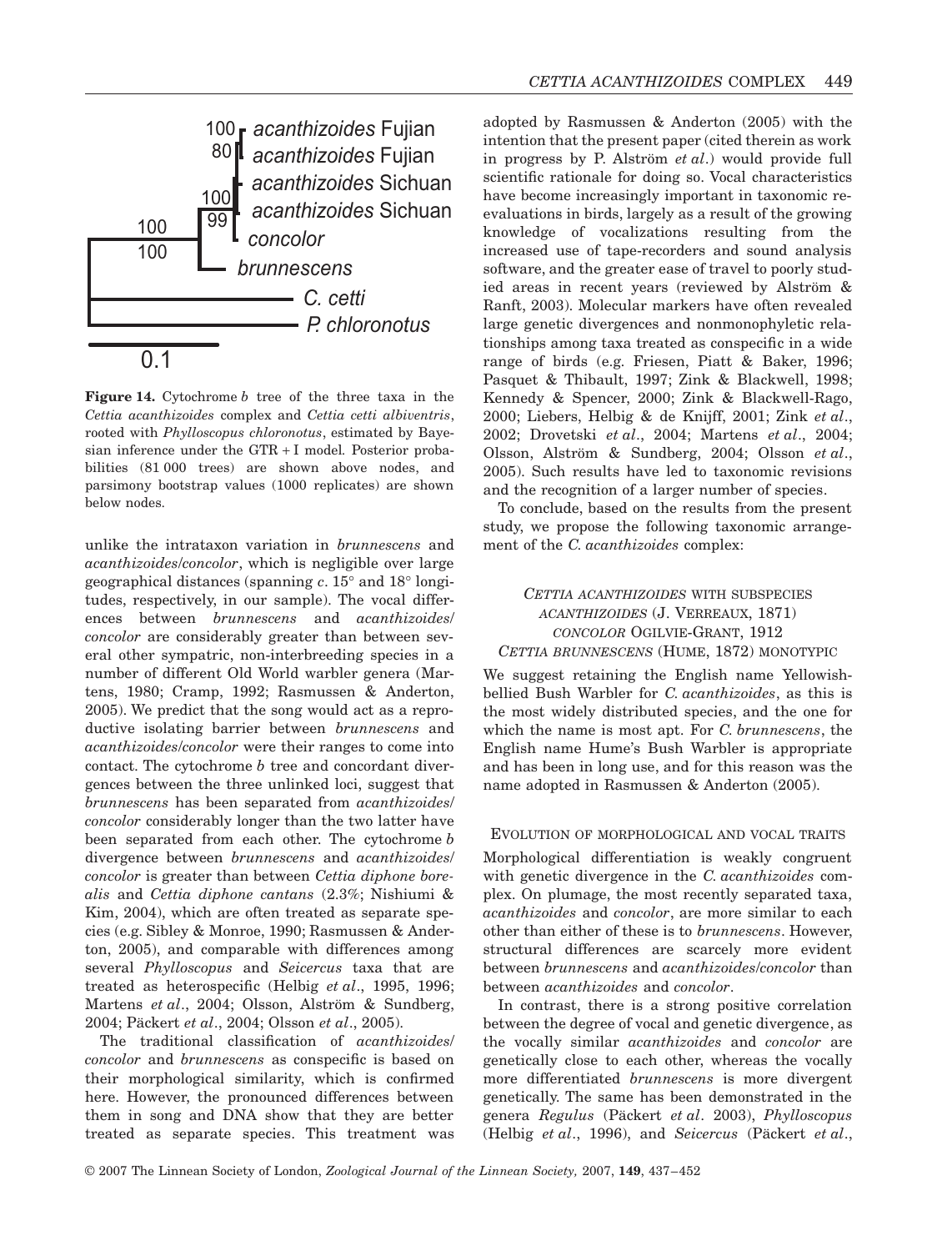2004; cf. Alström & Olsson, 1999; Olsson *et al*., 2004). However, as shown by Grant & Grant (2002) for two species of *Certhidea*, this is not always the case.

The vocal differences between *brunnescens* and *acanthizoides*/*concolor* have apparently evolved in allopatry. There are no indications that they have diverged as a result of selection against hybridization during secondary contact ('reinforcement of prezygotic isolation'; Dobzhansky, 1940; Butlin, 1989; Howard, 1993; Liou & Price, 1994; Servedio, 2000). First, the ranges of *acanthizoides* and *brunnescens* are not known to meet (although they could have met in the past). Second, each song type is uniform over a large geographical area, and the differences are not exaggerated where the ranges are in close proximity.

The recently separated *acanthizoides* and *concolor* are slightly divergent in plumage and structure, but not at all in vocalizations, whereas vocalizations are more differentiated than morphology between the earlier separated *brunnescens* and *acanthizoides*/ *concolor*. That plumage divergence precedes song differentiation in the early stages of speciation is common in passerine birds, as indicated by the many morphological subspecies that have indistinguishable songs (cf. e.g. Cramp, 1988, 1992; Cramp & Perrins, 1993), and by the many examples of presumably recently separated, not yet fully reproductively isolated, species that differ considerably more in plumage than in song, e.g. *Emberiza citrinella* and *Emberiza leucocephalos* (Byers, Olsson & Curson, 1995; Martens, 1996; Panov, Roubtsov & Monzikov, 2003), *Emberiza bruniceps*, and *Emberiza melanocephala* (Byers *et al*. (1995), and *Parus ater* and *Parus melanolophus* (Martens, 1996, and references therein).

# IMPORTANCE OF TAXONOMIC REVISIONS

The number of recognized species of birds in the world was *c*. 8600 in 1946 (Mayr, 1946), *c*. 9000 in 1980 (Bock & Farrand, 1980), and *c*. 9700 in 1990 (Sibley & Monroe, 1990) and 2003 (Dickinson, 2003). This increase is mainly attributable to taxonomic rearrangements in which subspecies were elevated to the rank of species. Dickinson (2003) lists *c*. 26 400 leastinclusive taxa (monotypic species and subspecies of polytypic species). Many of these are very poorly known, especially with respect to vocalizations and relationships, and are in urgent need of taxonomic revision. Accordingly, there is great potential for a substantial increase in the number of recognized bird species. Collar (2003) estimated that the true number of species in Asia might be 20% higher than currently recognized, and he explicitly stressed the urgent need to revise the taxonomy of many rare, little-known Asian birds with limited distributions that are currently treated as subspecies of more widespread species, and therefore are ranked as low priority and lack protection. As birds are excellent indicators of areas important for biodiversity conservation overall (Stattersfield *et al*., 1998), the underestimation of avian diversity has serious consequences. Hence, detailed and up-to-date studies of geographical variation in birds can have very important bearings on biodiversity conservation in general.

# ACKNOWLEDGEMENTS

We are grateful to Magnus Gelang for providing one of our samples of *acanthizoides*, to Pratap Singh for supplying tape recordings of *brunnescens*, and to Geoff Carey & Paul Leader for various information. We thank the authorities of the American Museum of Natural History, New York, and The Natural History Museum, Tring, UK for access to specimens. The research was funded by Yngve Sjöstedt's donation/The Royal Swedish Academy of Sciences to PA and the Swedish Research Council (Grant nos. 621- 2002-3952 to PS and 621- 2001-2773 to PGPE). We thank Tim Inskipp and an anonymous referee for useful comments on the manuscript.

# REFERENCES

- **Ali S, Ripley SD. 1997.** *Handbook of the Birds of India and Pakistan*, Vol. 8, 2nd edn. Delhi: Oxford University Press.
- **Alström P, Ericson PGP, Olsson U, Sundberg P. 2006.** Phylogeny and classification of the avian superfamily Sylvioidea. *Molecular Phylogenetics and Evolution* **38:** 381–397.
- **Alström P, Olsson U. 1999.** The Golden-spectacled Warbler: a complex of sibling species, including a previously undescribed species. *Ibis* **141:** 545–568.
- **Alström P, Ranft R. 2003.** The use of sounds in avian systematics, and the importance of bird sound archives. *Bulletin of the British Ornithologists' Club supplement* **123A:** 114–135.
- **Bock WJ, Farrand J Jr. 1980.** *The Number of Species and Genera of Recent Birds*. New York: American Museum of Natural History Novitates no. 2703.
- **Butlin R. 1989.** Reinforcement of premating isolation. In: Otte D, Endler JA, eds. *Speciation and its Consequences*. Sunderland: MA Sinauer, 158–179.
- **Byers C, Olsson U, Curson J. 1995.** Buntings and sparrows. *A Guide to Buntings and North American Sparrows*. Sussex: Pica Press.
- **Carey GJ, Chalmers ML, Diskin DA, Kennerley PR, Leader PJ, Leven MR, Lewthwaite RW, Melville DS, Turnbull M, Young L. 2001.** *The avifauna of Hong Kong.* Hong Kong: Hong Kong Bird Watching Society.
- **Chang JW-F. 1980.** *A field guide to the birds of Taiwan.* Taichung: Chin-in Press.
- **Charif RA, Clark CW, Fristrup KM. 2003.** *Raven 1.1.* Ithaca, NY: Cornell Laboratory of Ornithology.
- **Cheng T-H. 1987.** *A Synopsis of the Avifauna of China*. Beijing: Science Press/Hamburg and Berlin: Paul Parey.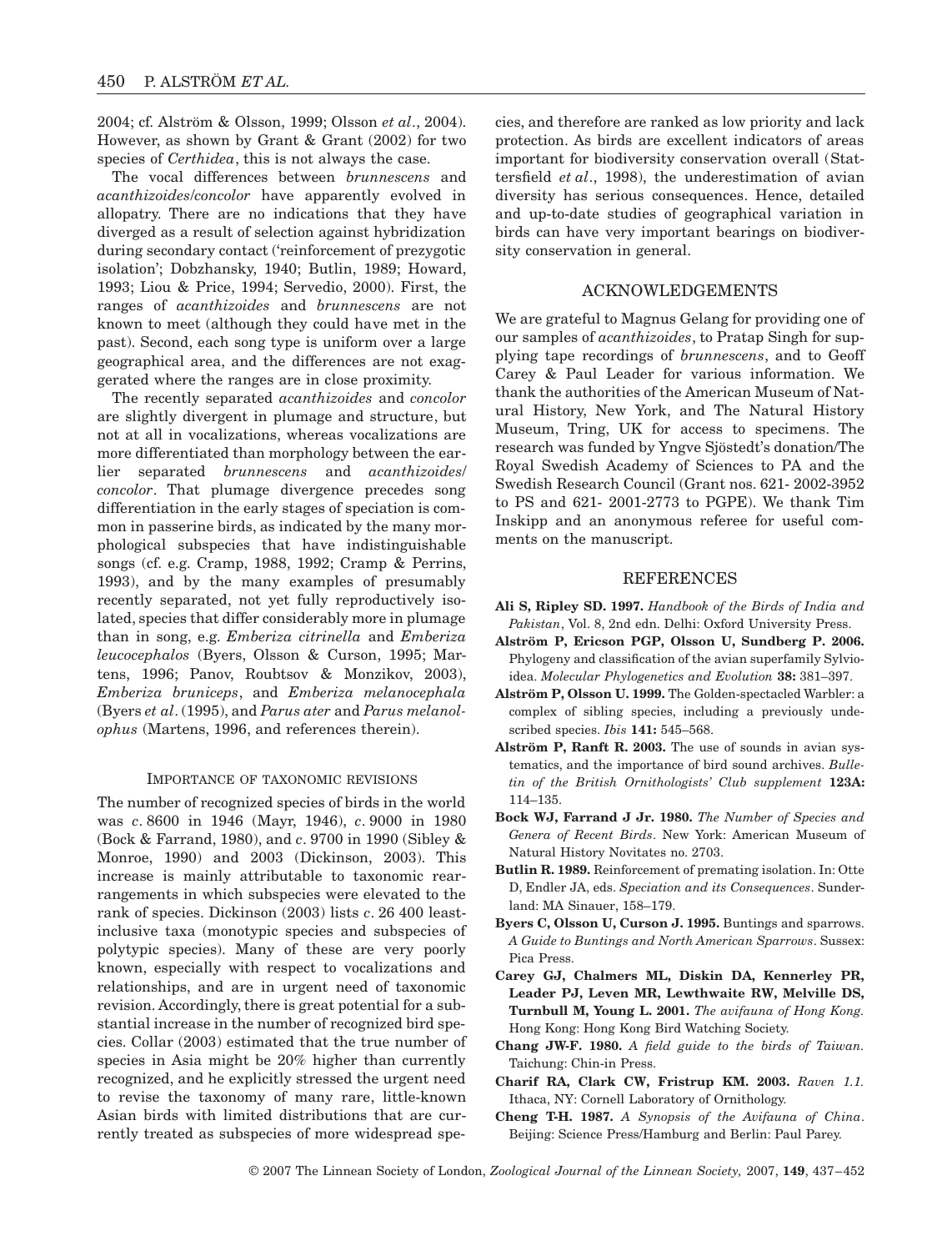- **Collar NJ. 2003.** How many bird species are there in Asia? *Oriental Bird Club Bulletin* **38:** 20–30.
- **Connop S. 1995.** *Birdsongs of the Himalayas*. Toronto: Turaco Nature Services.
- **Cramp S, ed. 1988.** *The Birds of the Western Palearctic*, Vol. 5. Oxford: Oxford University Press.
- **Cramp S, ed. 1992.** *The Birds of the Western Palearctic*, Vol. 6. Oxford: Oxford University Press.
- **Cramp S, Perrins CM, eds. 1993.** *The Birds of the Western Palearctic*, Vol. 7. Oxford: Oxford University Press.
- **Dickinson EC, ed. 2003.** *The Howard and Moore Complete Checklist of the Birds of the World*. London: Christopher Helm.
- **Dobzhansky T. 1940.** Speciation as a stage in evolutionary divergence. *American Naturalist* **74:** 312–321.
- **Drovetski SV, Zink RM, Rohwer S, Fadeev IV, Nesterov EV, Karagodin I, Koblik EA, Redkin YA. 2004.** Complex biogeographic history of a Holarctic passerine. *Proceedings of the Royal Society London, B.* **271:** 545–551.
- **Elfström ST. 1990.** Individual and species-specific song patterns of Rock and Meadow Pipits: physical characteristics and experiments. *Bioacoustics* **2:** 277–301.
- **Friesen WL, Piatt JF, Baker AJ. 1996.** Evidence from cytochrome b sequences and allozymes for a 'new' species of alcid: the Long-billed Murrelet *Brachyramphus perdix*. *Condor* **98:** 681–690.
- **Grant BR, Grant PR. 2002.** Lack of premating isolation at the base of a phylogenetic tree. *American Naturalist* **160:** 1– 19.
- **Grimmett R, Inskipp C, Inskipp T. 1998.** *Birds of the Indian Subcontinent*. London: Christopher Helm/A & C Black.
- **Gu X, Fu Y-X, Li W-H. 1995.** Maximum likelihood estimation of the heterogeneity of substitution rate among nucleotide sites. *Molecular Biology and Evolution* **12:** 546–557.
- **Hasegawa M, Kishino H, Yano T. 1985.** Dating of the human-ape splitting by a molecular clock of mitochondrial DNA. *Journal of Molecular Evolution* **22:** 160–174.
- **Helbig AJ, Martens J, Seibold I, Henning F, Schottler B, Wink M. 1996.** Phylogeny and species limits in the Palaearctic chiffchaff *Phylloscopus collybita* complex: mitochondrial genetic differentiation and bioacoustic evidence. *Ibis* **138:** 650–666.
- **Helbig AJ, Seibold I, Martens J, Wink M. 1995.** Genetic differentiation and phylogenetic relationships of Bonelli's Warbler *Phylloscopus bonelli* and Green Warbler *Phylloscopus nitidus*. *Journal of Avian Biology* **26:** 139–153.
- **Howard DJ. 1993.** Reinforcement: origin, dynamics, and fate of an evolutionary hypothesis. In: Harrison RG, ed. *Hybrid Zones and the Evolutionary Process*. Oxford and New York: Oxford University Press.
- **Inskipp C, Inskipp T. 1991.** *A Guide to the Birds of Nepal*, 2nd edn. Christopher Helm, London.
- **Kennedy M, Spencer HG. 2000.** Phylogeny, biogeography, and taxonomy of Australasian teals. *Auk* **117:** 154–163.
- **Koh CN, Lee PF. 2003.** Elevational gradients in breeding birds in northern Taiwan. *Taiwan Journal of Forest Science* **18:** 349–361.
- **Lanave C, Preparata C, Saccone C, Serio G. 1984.** A new method for calculating evolutionary substitution rates. *Journal of Molecular Evolution* **20:** 86–93.
- **Liebers D, Helbig AJ, de Knijff P. 2001.** Genetic differentiation and phylogeography of gulls in the *Larus cachinnans– fuscus* group (Aves: Charadriiformes). *Molecular Ecology* **10:** 2447–2462.
- **Liou LW, Price TD. 1994.** Speciation by reinforcement of premating isolation. *Evolution* **48:** 1451–1459.
- **Liu I-H. 1994.** *The Bird Sounds of Yu-Shan National Park*, no. 3. Taiwan: Yu-shan National Park.
- **Liu I-H. 1995.** *The Bird Sounds of Yu-Shan National Park*, no. 4. Taiwan: Yu-shan National Park.
- **Ludlow F, Kinnear NB. 1944.** The birds of south-eastern Tibet. *Ibis* **86:** 43–86,176–298,348–389.
- **Martens J. 1975.** Verbreitung, Biotop und Gesang des Bambusseidensängers (*Cettia acanthizoides*) in Nepal. *Bonner Zoologische Beiträge* **26:** 164–174.
- **Martens J. 1980.** *Lautäusserungen, Verwandtschaftliche Beziehungen und Verbreitungsgeschichte Asiatischer Laubsänger (Phylloscopus*). Berlin: Paul Parey.
- **Martens J. 1996.** Vocalizations and speciation of Palearctic birds. In: Kroodsma DE, Miller EH, eds. *Ecology and Evolution of Acoustic Communication in Birds*. Ithaca/London: Cornell University Press, 221–240.
- **Martens J, Tietze DT, Eck S, Veith M. 2004.** Radiation and species limits in the Asian Pallas's warbler complex (*Phylloscopus proregulus* s.1.). *Journal of Ornithology* **145:** 206–222.
- **Mayr E. 1946.** The number of species of birds. *Auk* **63:** 64– 69.
- **Meyer de Schauensee Royal. 1984.** *The Birds of China*. Washington, DC: Smithsonian Institution Press.
- **Nishiumi I, Kim C-H. 2004.** Little genetic differences between Korean and Japanese populations in songbirds. *National Science Museum Monographs* **24:** 279–286.
- **Olsson U, Alström P, Ericson PGP, Sundberg P. 2005.** Non-monophyletic taxa and cryptic species – evidence from a molecular phylogeny of leaf-warblers (Phylloscopus, Aves). *Molecular Phylogenetics and Evolution* **36:** 261–276.
- **Olsson U, Alström P, Sundberg P. 2004.** Non-monophyly of the avian genus *Seicercus* (Aves: Sylviidae) revealed by mitochondrial DNA. *Zoologica Scripta* **33:** 501–510.
- **Päckert M, Martens J, Kosuch J, Nazarenko AA, Veith M. 2003.** Phylogenetic signal in the song of crests and kinglets (Aves: *Regulus*). *Evolution* **57:** 616–629.
- Päckert M, Martens J, Sun Y-H, Veith M. 2004. The radiation of the *Seicercus burkii* complex and its congeners (Aves: Sylviidae): molecular genetics and bioacoustics. *Organisms Diversity and Evolution* **4:** 341–364.
- **Panov EN, Roubtsov AS, Monzikov DG. 2003.** Hybridization between Yellowhammer and Pine Bunting in Russia. *Dutch Birding* **25:** 17–31.
- Pasquet E. Thibault J-C. 1997. Genetic differences among mainland and insular forms of the Citril Finch *Serinus citrinella*. *Ibis* **139:** 679–684.
- **Rasmussen PC, Anderton JC. 2005.** *Birds of South Asia: the Ripley Guide*. Barcelona: Lynx Edicions.